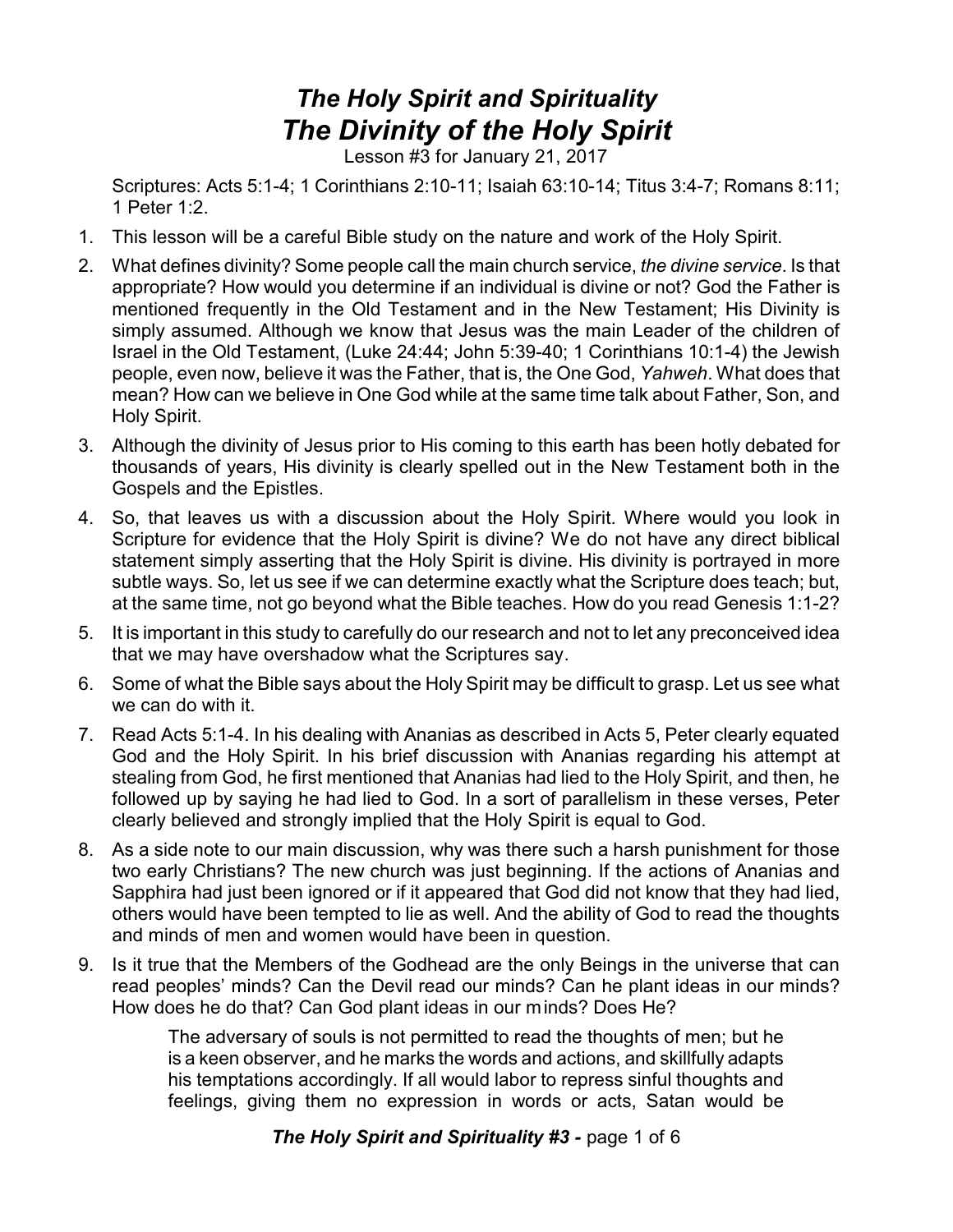defeated; for he would not know how to prepare his specious temptations to meet their cases. But how often do professed Christians, by their lack of self-control, open the door to the adversary of souls!—Ellen G. White, *Historical Sketches* 146.2 (1886); *RH*, March 22, 1887, par. 5; *1SM* 122-123; *2MCP* 658.3.

- 10. In considering this case, we must remember that the early Christians were living a kind of communal life. They lived together; they worked together; they learned together; and they ate together. They studied together in the temple. Acts 4:32 suggests that the unity that was present among them was a direct result of the work of the Holy Spirit.
- 11. Many people at that point were making significant contributions to the group. How would those people later have regarded Ananias and Sapphira when they discovered that they had lied about the price they received for their property? Would that have promoted the oneness that was felt in that early church community?
- 12. God needed to take this early attempt at deceit very seriously. Would you say that God was too severe? And even arbitrary? Try to imagine how Ananias and Sapphira themselves would have felt, mingling with the Christian community, knowing that they had lied to Peter and the rest of the group. Ananias and Sapphira not only held back a portion of the money, but also they lied about it. Was that a punishment sent by God? Or, did the stress of realizing that they had been found out lead to heart attacks or strokes? The fact that it happened right there on the spot makes it look like God was directly involved in one way or another. One Jewish physician who does not believe in the Bible discussed this story at a medical meeting and claimed that this was a known medical condition. People die of the sudden shock to their nervous system. One possibility is that this experience in the early church was to remind people that Jesus Christ who was the God of the Old Testament needed to strike people dead in order to prove that He had not changed and was the same God (Malachi 3:6) in the times of the New Testament. A much better explanation is that God needed to act to prevent the devastating effect it would have had on the fellowship and cohesiveness of the early church.
- 13. There are certain characteristics that we have come to attribute to God alone. Read 1 Corinthians 2:10-11 and Isaiah 40:13-14. If the Holy Spirit knows the secret purposes of God, He is clearly omniscient, and that is a characteristic of God alone.
- 14. Read Psalm 139:7, *KJV, NASB95*. If the Holy Spirit is able to be everywhere present, He is described as omnipresent. That is also a divine characteristic.
- 15. Read Hebrews 9:14 and 1 Timothy 6:16. If only God is eternal/immortal and if the Holy Spirit is eternal, then the Holy Spirit must be God. How does God communicate with human beings? Through the Holy Spirit.
- 16. Read Luke 1:26,35. Notice that "the Holy Spirit" and "the power of the most High" are parallel constructions. While we have no idea how the Holy Spirit actually impregnated Mary with the divine Son to whom she gave birth, it was certainly one of the greatest miracles of all time. Certainly, no one but God could have done what happened there!
- 17. In Romans 15:19, Paul said that mighty signs and wonders performed by the power of the Spirit of God have taken place.
- 18. Read Matthew 12:31-32 and Mark 3:28-29. Why is blasphemy against the Holy Spirit so unforgivable? Is it because He is divine? Is the "Spirit of truth" the same as the Holy Spirit?

*The Holy Spirit and Spirituality #3 -* page 2 of 6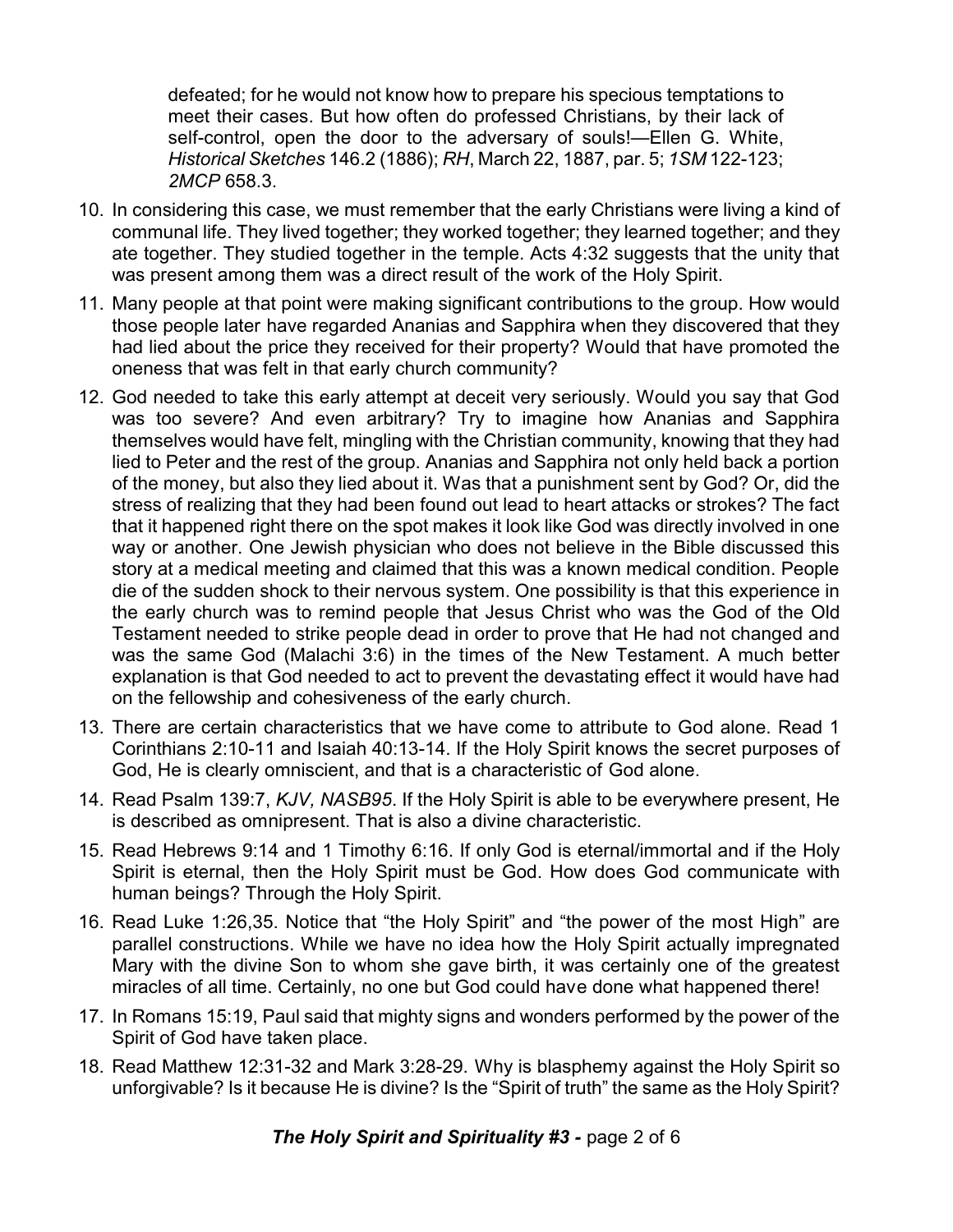- 19. Read John 3:5-8. Perhaps the second most important work the Holy Spirit does or has done–second after giving us the Bible–is to change human hearts and minds. That is called a new spiritual birth. So, what does the Spirit actually do in the new birth? Can we clearly see God's hand at work? An individual must actually give the Holy Spirit permission to work with his/her mind in order for such a transformation to take place. The Holy Spirit is the only One who can actually make such a change in us; but, He will never force us to do it. We must give Him permission.
- 20. What other kinds of evidence does the Bible give us concerning the divinity of the Holy Spirit? Read Isaiah 63:10-14; compare that with Numbers 14:11 and Deuteronomy 32:12. We know that Christ was the Leader of the children of Israel through the wilderness. (1 Corinthians 10:1-4) God Himself (Father? Or, Son?) stated that He guided the children of Israel through those experiences. (Numbers 14:11 and Deuteronomy 32:12) But, Isaiah 63:10 tells us that by their sinning, the people made His Holy Spirit sad. That suggests that the Holy Spirit was at work along with the Father and the Son in leading the children of Israel out of Egypt and into the promised land. Clearly, all the Members of the Godhead work in unison. They never oppose each other.
- 21. Read 2 Samuel 23:2; compare it with 23:3. Verse 2 says: "The Spirit of the Lord spoke by me." (*NASB*) The following verse says: "The God of Israel said … to me." (*NASB*) This is a clear example of Hebrew parallelism in which the Spirit of the Lord is equated with the God of Israel. Doesn't that mean that the Holy Spirit is God? And is divine?
- 22. Read 1 Corinthians 3:16-17 and 1 Corinthians 6:19-20. In these verses we are told that we are to be God's temple, and the Holy Spirit is to live in us. Once again, the Holy Spirit is equated with God. Which Member of the Godhead can actually dwell in us?
- 23. Read 1 Corinthians 12:11 and 1 Corinthians 12:28. In these two verses, we see that God's Spirit is the One who gives gifts to the church. Later, we are told that those gifts come from God. Once again, we see the parallelism between Holy Spirit and God.
- 24. Isaiah 63:10 suggests that the children of Israel made God's Holy Spirit sad. Could we make the same mistake? Read Ephesians 4:30. The same is applied to the Christian church.
- 25. Think of all the miracles that the Holy Spirit has performed in the history of the Seventh-day Adventist Church. Now imagine yourself visiting God's throne room in heaven, the control center and heart of the universe. All the angels are gathered around the throne of God. (Daniel 7:9-10) What questions might they ask you as a representative of the human race and of God's remnant church just over 172 years after the Great Disappointment?
- 26. Read Titus 3:4-7 (*GNB*). Notice that it is the Holy Spirit who gives us new birth and new life by "washing us." This is a clear reference to baptism. Paul went on to say: "God poured out the Holy Spirit abundantly on us through Jesus Christ our Savior, so that by His grace we might be put right with God and come into possession of the eternal life we hope for." Clearly, these actions are possible only if the Holy Spirit is divine.
- 27. Read Isaiah 6:8-10 and Acts 28:25-27. Isaiah quoted the words of God; but, in quoting Isaiah, Paul attributed the words to the Holy Spirit. Paul clearly saw the Holy Spirit as God. Do you think that Paul's comments were just a coincidence?
- 28. Read 2 Peter 1:21 and 2 Timothy 3:16. Once again, we notice that 2 Peter says it was the Holy Spirit who gave us the Scriptures while 2 Timothy says it was God. Is it possible that either of these men were confused? Peter and Paul may have both been confined in the

*The Holy Spirit and Spirituality #3 -* page 3 of 6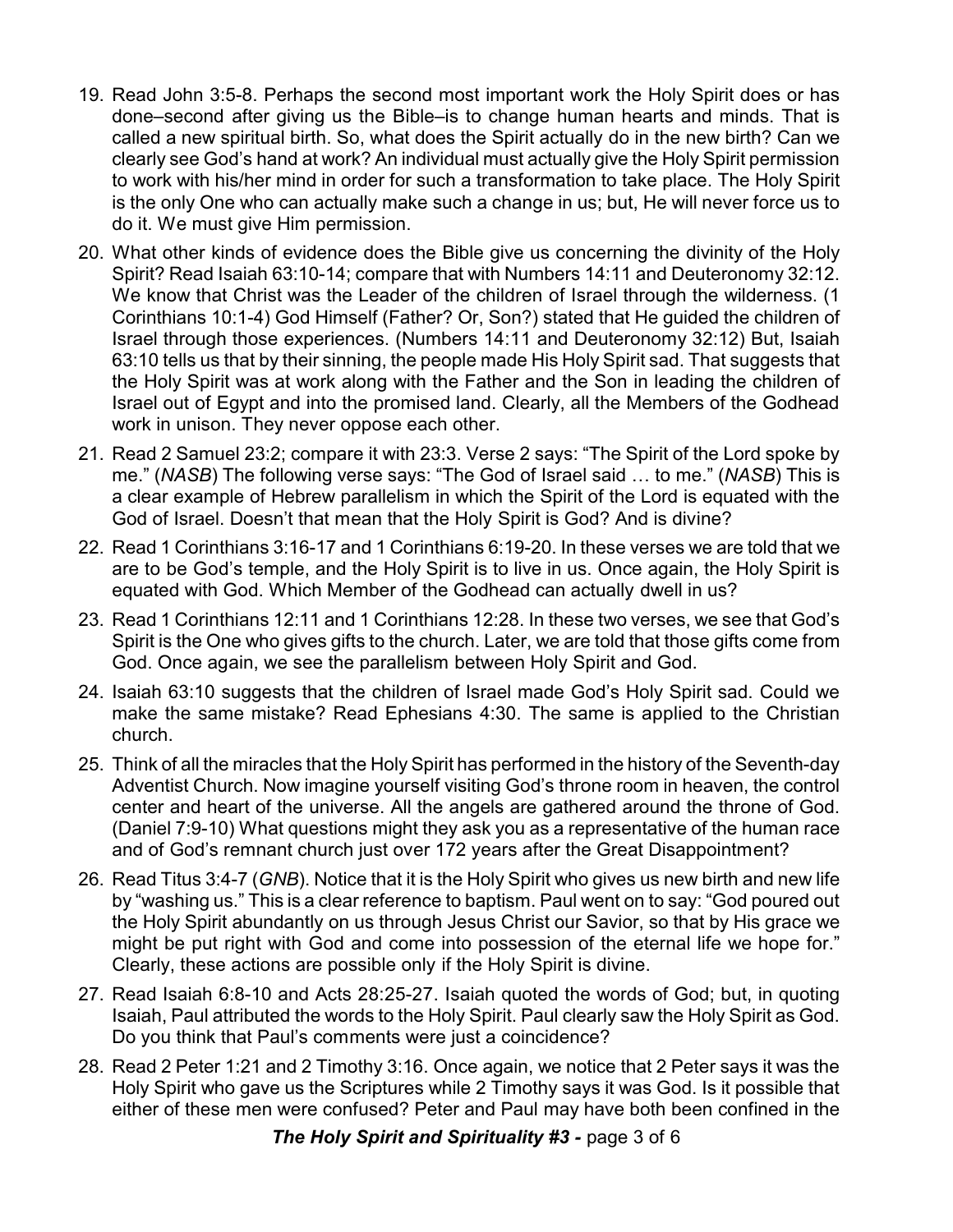Mamertine Prison in Rome when these words were written.

29. Read John 2:19 and 10:18. How do these verses compare with Romans 8:11? In what sense did the Spirit of God raise Jesus from the dead?

> When the voice of the mighty angel was heard at Christ's tomb, saying, Thy Father calls Thee, the Saviour came forth from the grave by the life that was in Himself. Now was proved the truth of His words, "I lay down My life, that I might take it again.... I have power to lay it down, and I have power to take it again." Now was fulfilled the prophecy He had spoken to the priests and rulers, "Destroy this temple, and in three days I will raise it up." John 10:17, 18; 2:19.—Ellen G. White, *The Desire of Ages* 785.2.

- 30. Does the Holy Spirit still have the power to raise people from the dead? Aren't we depending upon that power if we succumb to death before the second coming?
- 31. One way to decide whether or not the Holy Spirit is divine is to try to determine what would happen if He had not been there or is not there. We have seen that He gives new birth to believers, He dwells in us and fills us, and He renews our thinking and changes our characters. He even has the power to raise people from the dead. And He can transform us to become holy followers of God. If He were not divine, could He do any of those things?
- 32. Read 1 Peter 1:2; 2 Corinthians 13:14; and Matthew 28:18-19. These are three verses in the New Testament which clearly equate the Father, Son, and Holy Spirit. Another reference which some people use is 1 John 5:7-8. Why do some versions not have most of verse 7–except in a footnote?
- 33. The Latin words equivalent to: "For there are three that bear record in heaven, the Father, the Word, and the Holy Ghost: and these three are one," crept into the *Latin Vulgate* somewhere around 300 to 400 A.D. Those words were not written by John; they are not in the original Greek. Thus, modern translations leave them out.
- 34. The Bible clearly suggests that the Holy Spirit plays an important part in preparing the Christian for baptism. He is a proper object of worship and the One who is described as dwelling in our minds and hearts. What does it mean to have God dwelling in you?
- 35. We have put together some fairly compelling evidence from Scripture to suggest that the Holy Spirit is fully divine. Nevertheless, we should not make the mistake of thinking that we fully understand everything that we need to know about the Holy Spirit. He is still a divine mystery.

It is not essential for us to be able to define just what the Holy Spirit is. Christ tells us that the Spirit is the Comforter, "the Spirit of truth, which proceedeth from the Father." It is plainly declared regarding the Holy Spirit that, in His work of guiding men into all truth, "He shall not speak of Himself." John 15:26; 16:13.

The nature of the Holy Spirit is a mystery. Men cannot explain it, because the Lord has not revealed it to them. Men having fanciful views may bring together passages of Scripture and put a human construction on them, but the acceptance of these views will not strengthen the church. **Regarding such mysteries, which are too deep for human understanding, silence is golden.**—Ellen G. White, *The Acts of the Apostles* 51.3-52.1. [Bold type

*The Holy Spirit and Spirituality #3 -* page 4 of 6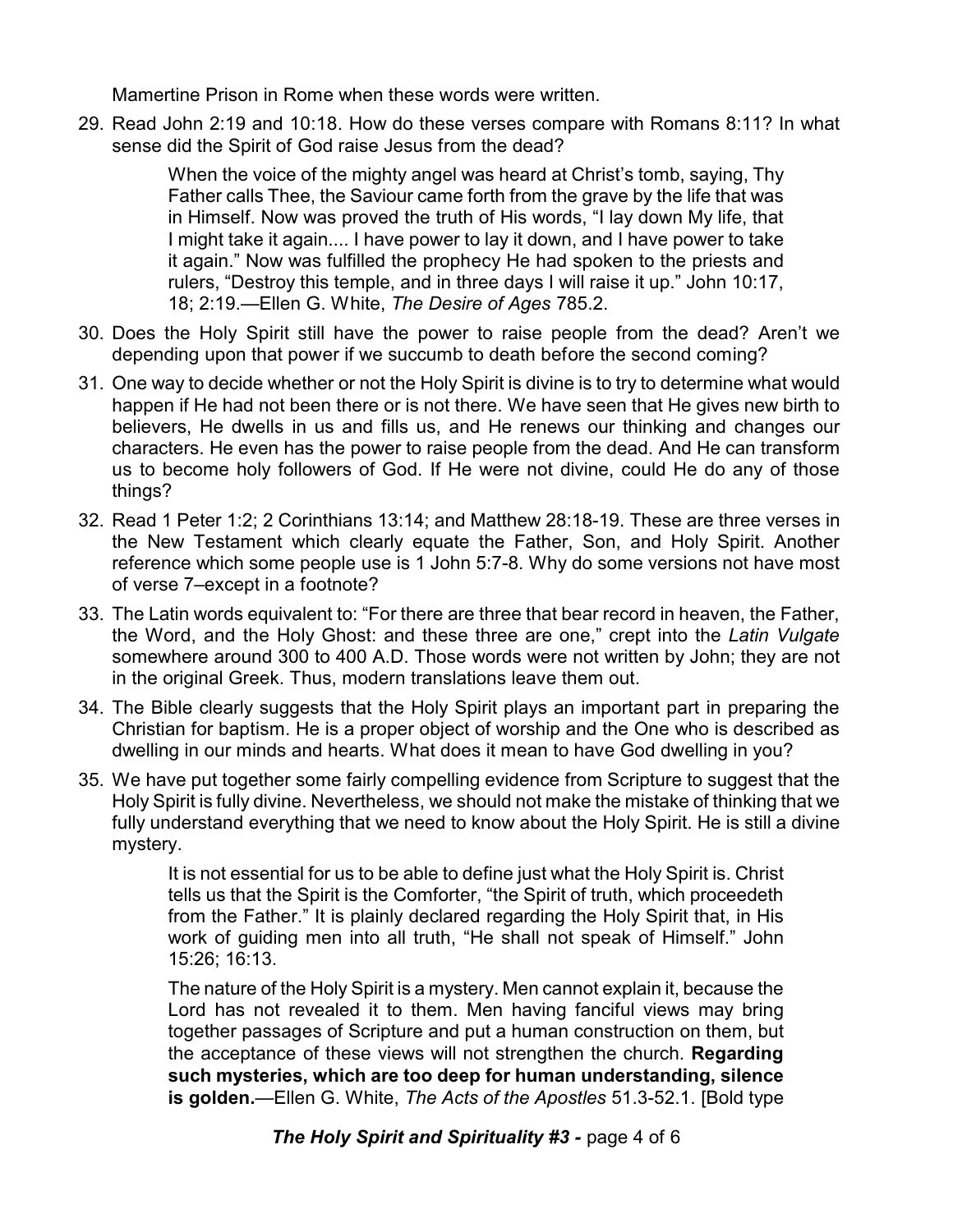is added.]

36. Let us not make the mistake of speculating beyond what we have seen in this lesson. Are you convinced that Christ is fully divine and has existed for all eternity, even before His coming to this earth? Are you convinced that the Holy Spirit is fully divine?

> **The Holy Spirit, who is to fill us, is not some vague influence or mystic force. He is a divine Person, to be received with deep humility, veneration, and obedience. Therefore it is not a question of our having more of Him, but of His having more of us–yes, all there is of us.**—LeRoy Edwin Froom, *The Coming of the Comforter* 159. [Bold type is added.]

> We have been brought together as a school, and we need to realize that the Holy Spirit, who is as much a person as God is a person, is walking through these grounds, that the Lord God is our keeper, and helper. He hears every word we utter and knows every thought of the mind.—Ellen G. White, *Ms 66*, 1899, p. 4. (Talk to Avondale School, April 15, 1899.)

- 37. Have you personally felt the workings of the Holy Spirit in your life? Do you appreciate all that He does? As far as possible, are you willing to cooperate with Him in making the changes necessary to prepare yourself for the kingdom to come?
- 38. Read 1 Corinthians 6:19-20 again. The earthly tabernacle constructed at the foot of Mount Sinai and the most holy place of the temple built by Solomon contained the Shekinah–the visible presence of God. Is it true that God's Holy Spirit wants to transform your mind into a *most holy* dwelling place for Himself? The Holy Spirit is not some force to be used; He is not some miraculous power into which we can tap. He is a divine Member of the Godhead whom we should worship and thank daily. We are not to use the Holy Spirit. When we fully understand all He wants to do for us, we should love to be used by Him.
- 39. Are you convinced that the Holy Spirit is all-knowing, all-powerful, omnipresent, and eternal? (1 Corinthians 2:10-11; Psalm 104:30; 139:7; Hebrews 9:14)
- 40. Read Matthew 28:18-19; 1 Peter 1:2; 2 Corinthians 13:14; and Genesis 1:1-2. Maybe, by default, we assume that God the Father is the primary God of the Old Testament. That is actually incorrect. Read 1 Corinthians 10:1-4. That same Jesus Christ, the Messiah, who led Israel through the wilderness is featured in the four Gospels. But, which Member of the Godhead is foremost in the book of Acts? Is it not the Holy Spirit?
- 41. When the Holy Spirit is mentioned, what comes to your mind?
- 42. Have you personally experienced what it is like to try to live a good life even a holy life without the Holy Spirit? How much different are things when we fully cooperate with the Holy Spirit?
- 43. Read Romans 15:19. Didn't Paul think that everything that he had accomplished was done with the help of the Holy Spirit?
- 44. What are the characteristics of God? What makes God, God? Clearly, They are eternal. As hard as it is for us to wrap our minds around the idea, we believe that all three Members of the Godhead have existed from eternity past and will be there for eternity future.
- 45. There are some prominent theologians even among Adventists who believe that the future is "open," that is, they think there are some things that not even God can know before they happen. That idea is alien to the Bible.